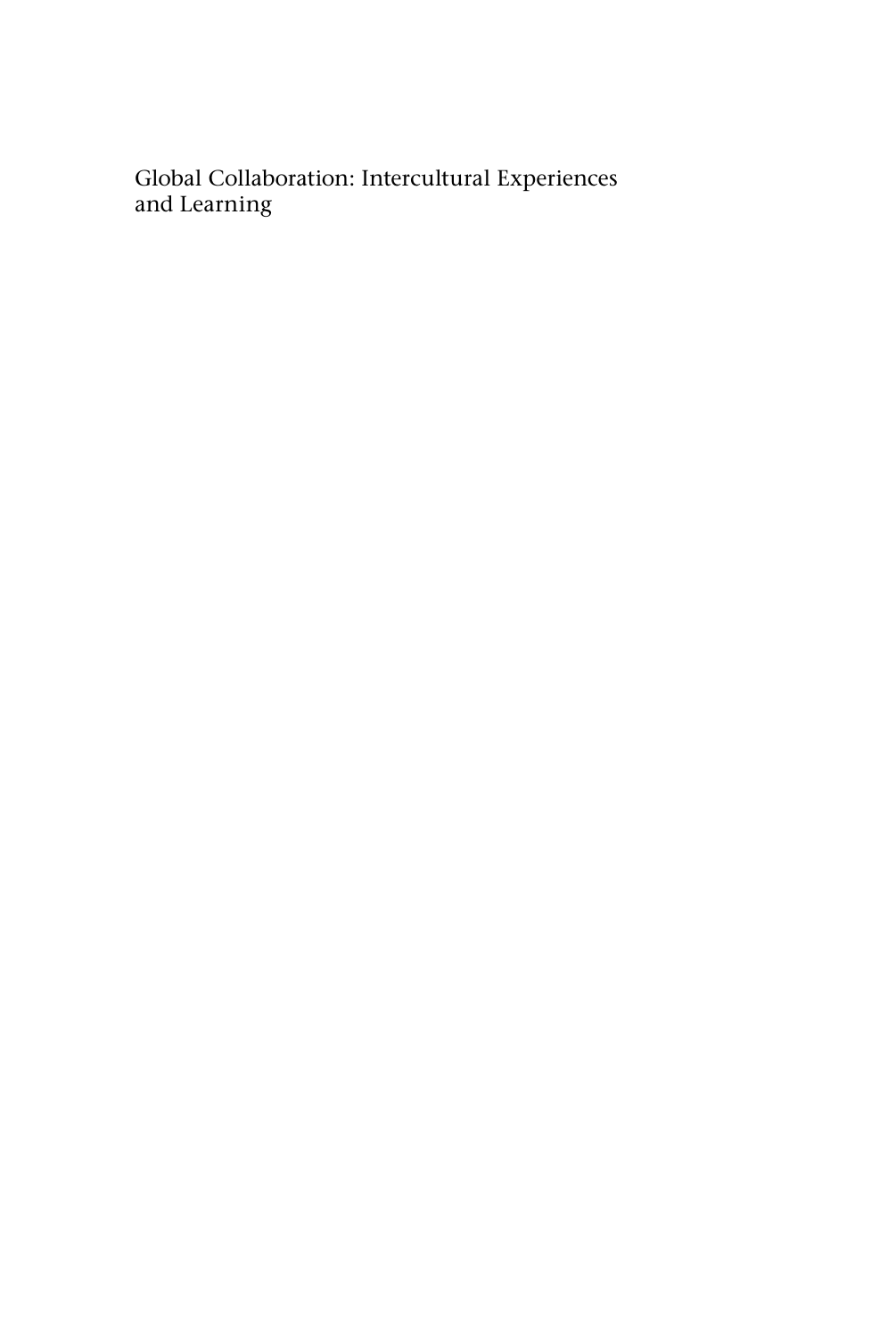*Selected publications by the editors*

- Gertsen, M. C. (1990) *Fjernt fra Danmark. Interkulturel kompetence i teori og praksis*  [Far from Denmark. Intercultural Competence in Theory and Practice]. Copenhagen, Handelshøjskolens Forlag.
- Gertsen, M. C., Søderberg, A.-M. and Torp, J. E. (eds) (1998) *Cultural Dimensions of International Mergers and Acquisitions*. Berlin & New York, de Gruyter.
- Søderberg, A. M. and Vaara, E. (eds) (2003) *Merging across Borders. People, Cultures and Politics.* Copenhagen, Copenhagen Business School Press.
- Zølner, M. (2009) *Young Business Leaders. Between Utility and Utopia*. Brussels, P.I.E. Peter Lang.
- Zølner, M. (2000) *Re-imagining the Nation. Debates on Immigrants, Identities and Memories*. Brussels, P.I.E. Peter Lang.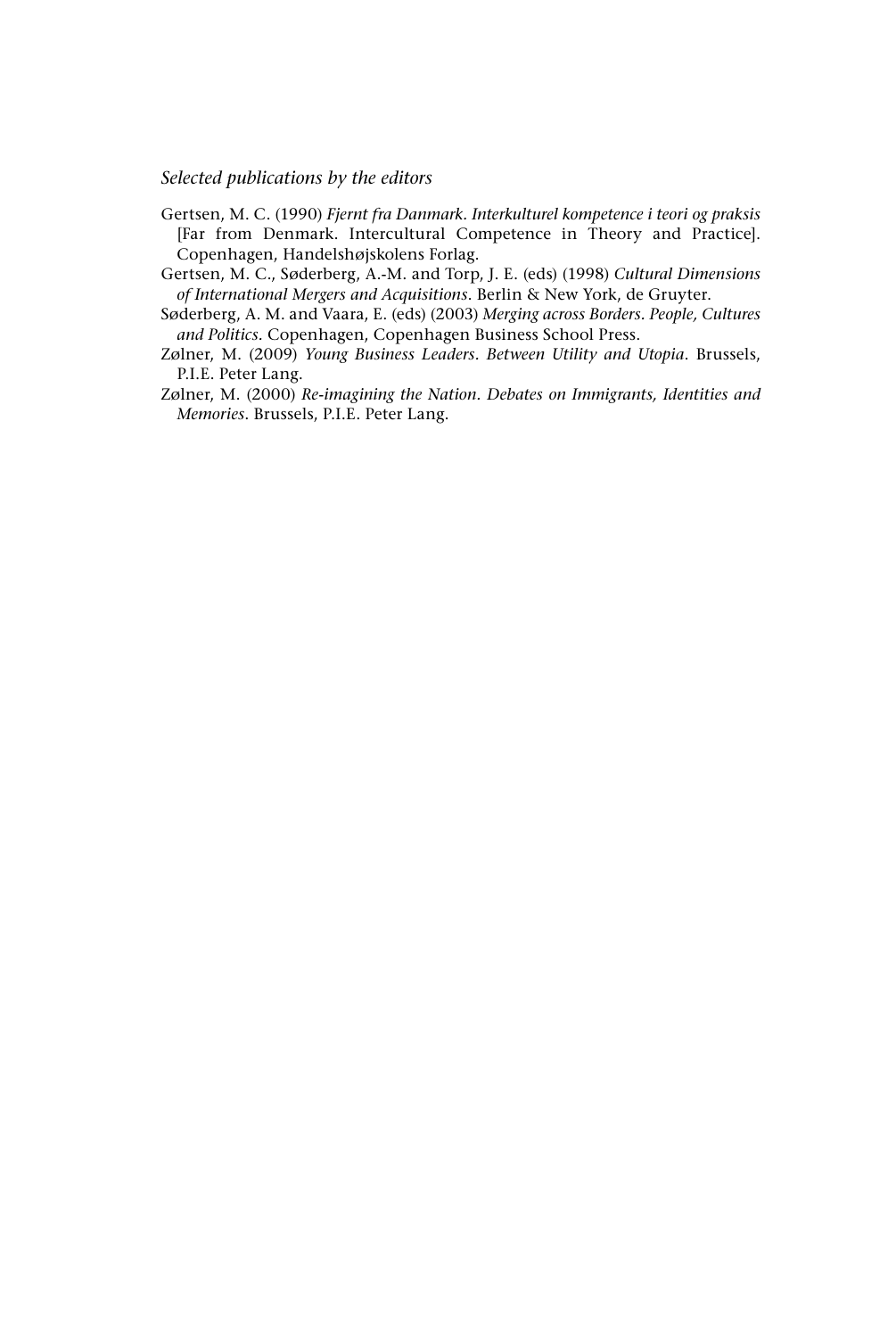## **Global Collaboration: Intercultural Experiences and Learning**

Edited by

Martine Cardel Gertsen *Independent Researcher and Writer*

Anne-Marie Søderberg *Professor, Copenhagen Business School, Denmark*

and

Mette Zølner *Associate Professor, Copenhagen Business School, Denmark*

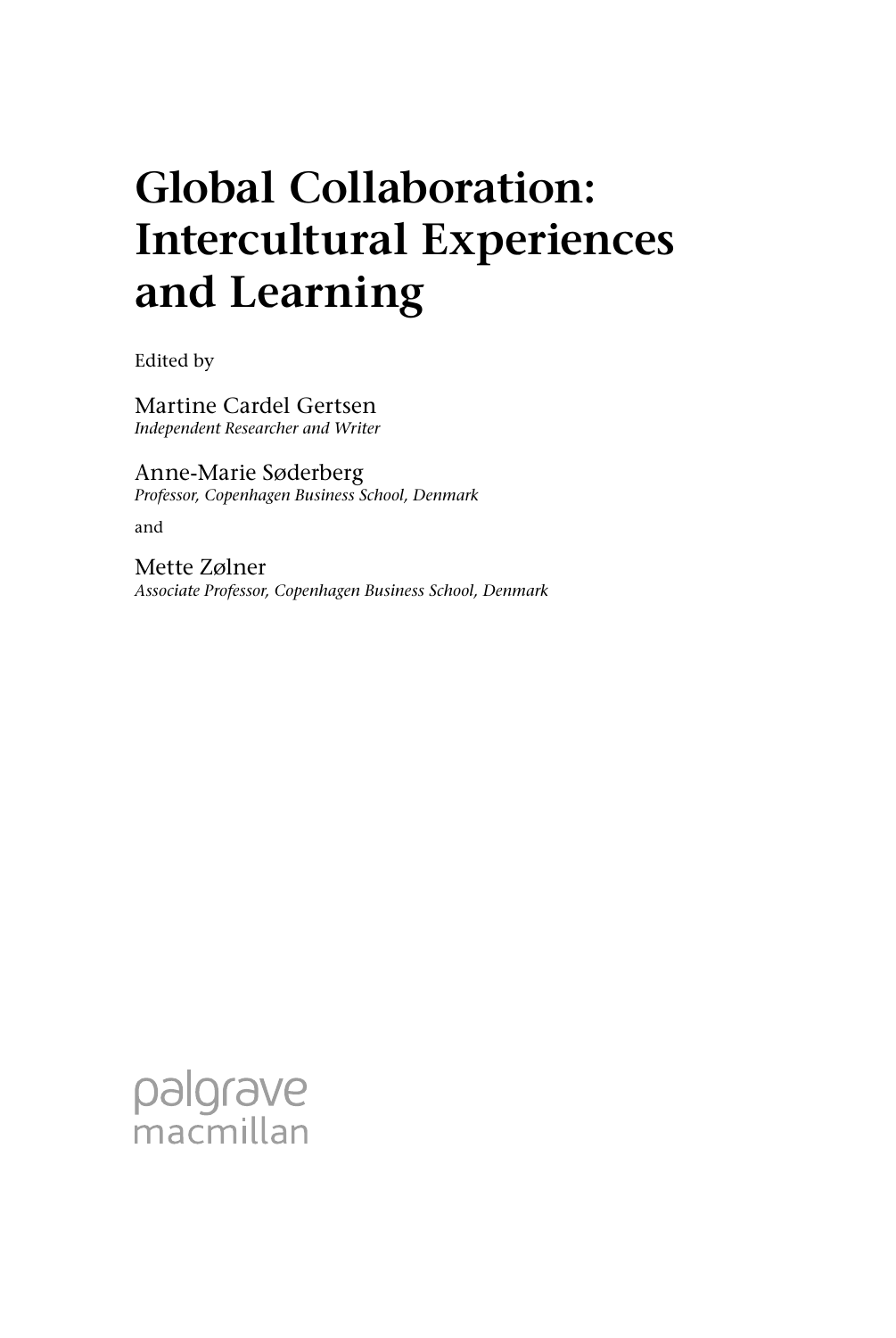

Selection and editorial content © Martine Cardel Gertsen, Anne-Marie Søderberg and Mette Zølner 2012 Individual chapters © the contributors 2012

Softcover reprint of the hardcover 1st edition 2012 978-0-230-28943-7

All rights reserved. No reproduction, copy or transmission of this publication may be made without written permission.

No portion of this publication may be reproduced, copied or transmitted save with written permission or in accordance with the provisions of the Copyright, Designs and Patents Act 1988, or under the terms of any licence permitting limited copying issued by the Copyright Licensing Agency, Saffron House, 6–10 Kirby Street, London EC1N 8TS.

Any person who does any unauthorized act in relation to this publication may be liable to criminal prosecution and civil claims for damages.

The authors have asserted their rights to be identified as the authors of this work in accordance with the Copyright, Designs and Patents Act 1988.

First published 2012 by PALGRAVE MACMILLAN

Palgrave Macmillan in the UK is an imprint of Macmillan Publishers Limited, registered in England, company number 785998, of Houndmills, Basingstoke, Hampshire RG21 6XS.

Palgrave Macmillan in the US is a division of St Martin's Press LLC, 175 Fifth Avenue, New York, NY 10010.

Palgrave Macmillan is the global academic imprint of the above companies and has companies and representatives throughout the world.

Palgrave® and Macmillan® are registered trademarks in the United States, the United Kingdom, Europe and other countries.

ISBN 978-1-349-33096-6 ISBN 978-1-137-02606-4

DOI 10.1057/9781137026064

This book is printed on paper suitable for recycling and made from fully managed and sustained forest sources. Logging, pulping and manufacturing processes are expected to conform to the environmental regulations of the country of origin.

A catalogue record for this book is available from the British Library.

A catalog record for this book is available from the Library of Congress.

10 9 8 7 6 5 4 3 2 1 21 20 19 18 17 16 15 14 13 12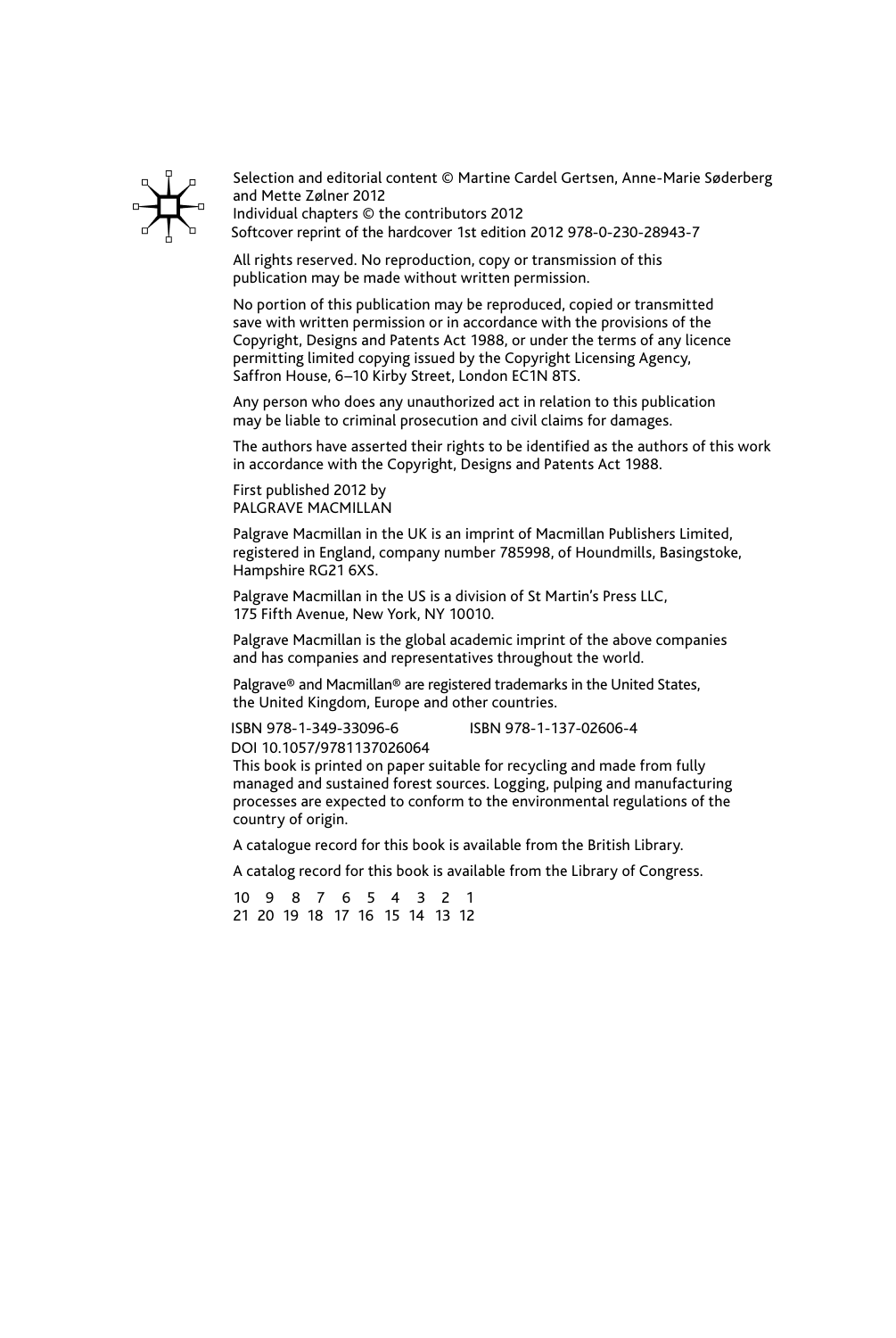## **Contents**

| Acknowledgements |                                                                                                                                                                            | vii          |
|------------------|----------------------------------------------------------------------------------------------------------------------------------------------------------------------------|--------------|
|                  | <b>Notes on Contributors</b>                                                                                                                                               | viii         |
| 1                | Introduction and Overview<br>Martine Cardel Gertsen, Anne-Marie Søderberg and Mette Zølner                                                                                 | $\mathbf{1}$ |
|                  | Part I Background                                                                                                                                                          |              |
| $\overline{2}$   | State of the Art: Cross-cultural Management and<br>Global Collaboration<br>David C. Thomas                                                                                 | 15           |
| 3                | Danish National Identity: A Historical Account<br>Uffe Østergård                                                                                                           | 37           |
|                  | Part II International Assignments<br>and Cultural Learning                                                                                                                 |              |
| 4                | State of the Art: International Human Resource<br>Management and Cultural Learning<br><b>Marion Festing</b>                                                                | 59           |
| 5                | Expatriation: Stories of Intercultural Face-Work<br>Martine Cardel Gertsen and Anne-Marie Søderberg                                                                        | 77           |
| 6                | Knowledge Exchange and Intercultural Learning<br>through Inpatriation: Some Chinese Experiences<br>Martine Cardel Gertsen and Anne-Marie Søderberg                         | 93           |
| 7                | Short-term International Assignments: A Means of<br>Developing Cultural Sensitivity and Building Networks<br>in a Global Company?<br>Anne-Marie Søderberg and Mette Zølner | 107          |
|                  | Part III When Corporate Cultures<br>and Practices Travel                                                                                                                   |              |
| 8                | Cultural Translation of Corporate Values<br>Philippe d'Iribarne                                                                                                            | 125          |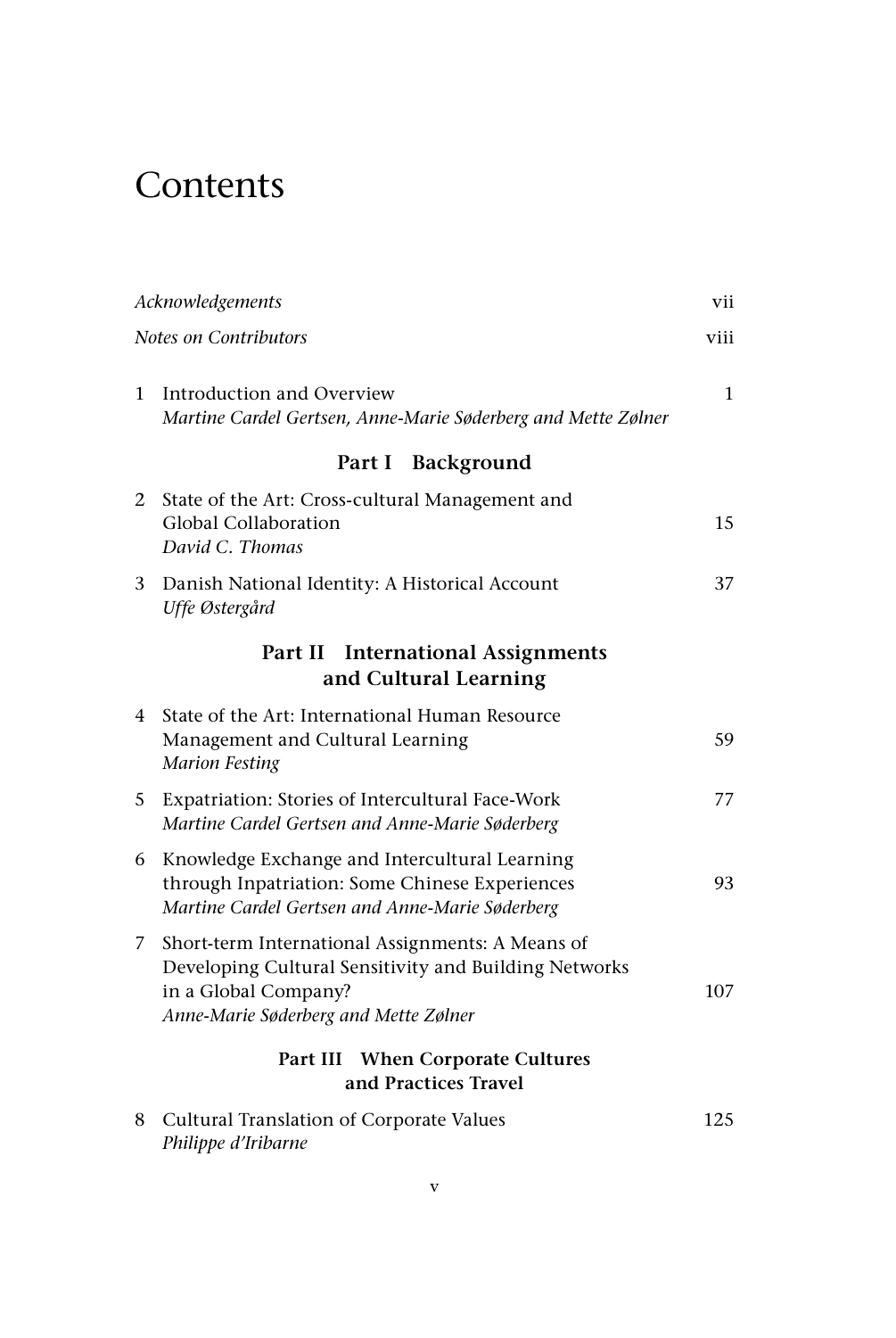| 9            | Reception and Recontextualization of<br>Corporate Values in Subsidiaries<br>Martine Cardel Gertsen and Mette Zølner                                           | 137 |
|--------------|---------------------------------------------------------------------------------------------------------------------------------------------------------------|-----|
| 10           | Winning Behaviours in East and West: Recontextualizing<br>a Strategic Concept within a Global Organization<br>Martine Cardel Gertsen and Anne-Marie Søderberg | 151 |
| 11           | Dilemmas of Expatriate Managers: Managing 'In Between'<br>Mette Zølner                                                                                        | 171 |
|              | Part IV Different Forms of<br><b>Collaboration across Borders</b>                                                                                             |     |
| 12           | State of the Art: Global Teams<br>Martha Maznevski                                                                                                            | 187 |
| 13           | Learning from Difference: Born Global SMEs and<br>Their Approaches to Intercultural Collaboration in Asia<br>Martine Cardel Gertsen                           | 207 |
| 14           | Global Teams: Exploring the Success of a Shared<br>Services Centre in Bangalore<br>Martine Cardel Gertsen and Mette Zølner                                    | 221 |
| 15           | Virtual Communication and Collaboration in<br>Global Research and Development Teams:<br>A Case Study of an Indian R&D Hub<br>Anne-Marie Søderberg             | 237 |
| 16           | <b>Final Perspectives</b><br>Martine Cardel Gertsen, Anne-Marie Søderberg<br>and Mette Zølner                                                                 | 255 |
|              | Afterword: Learning through Praxis - The New Imperative<br>in Cross-cultural Management and Global Collaboration<br>Mary Yoko Brannen                         | 269 |
| Appendix     |                                                                                                                                                               | 275 |
| <b>Index</b> |                                                                                                                                                               | 279 |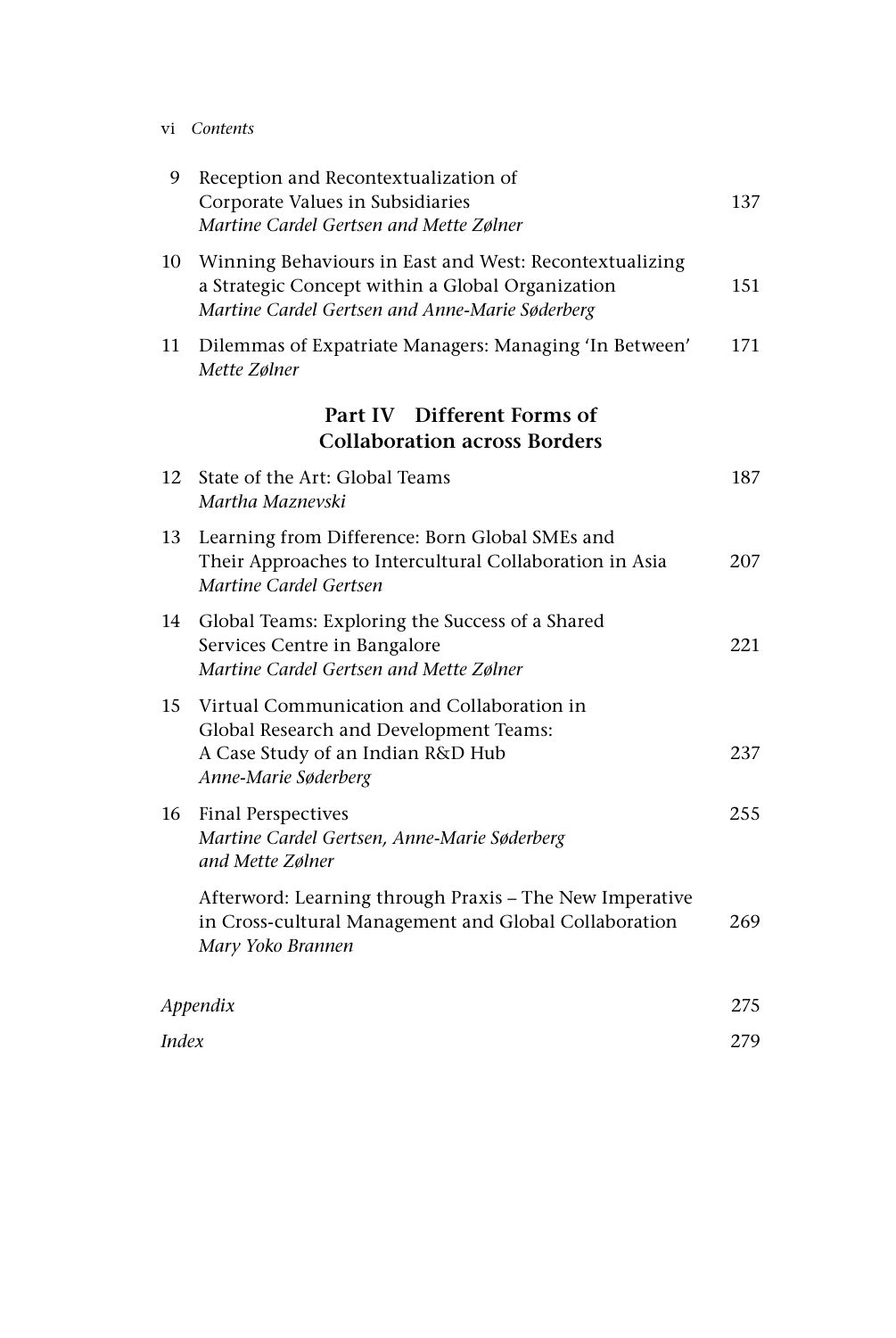## <span id="page-6-0"></span>Acknowledgements

Many people and organizations made this book possible, directly and indirectly. First of all, we thank the Danish Council for Strategic Research that generously supported the research programme on 'Cultural Intelligence as a Strategic Resource' (2008–2011), from which our work springs. The Department of Intercultural Communication and Management at Copenhagen Business School also contributed by partial funding of our research time and by housing the project.

We collected the empirical material used in Chapters 5, 6, 7, 9, 10, 11, 13, 14, and 15 in collaboration with other researchers at Copenhagen Business School, whom we would also like to thank: Lisbeth Clausen, Liv Egholm Feldt, Agata Heymowski, Michael Jacobsen and Verner Worm. The authors of the individual chapters in this volume, however, are solely responsible for the analysis, reflections and perspectives presented.

We also thank the other contributors to this volume, Marion Festing, Philippe d'Iribarne, Martha Maznevski, David C. Thomas, and Uffe Østergård, for expounding their ideas in this context and for giving us constructive feedback on ours. And we very much appreciate Mary Yoko Brannen's willingness to write an afterword.

We wish to thank the co-ordinator of the research team, Liselotte Skovgaard Jessen, who assisted us throughout the process with the many different practicalities involved. And thank you to student assistant Maja Dueholm, who provided efficient support during the last phases of manuscript preparation. Lisa Ernst, our competent language editor, was an invaluable help in revising our manuscript.

Last, but not least, we thank the companies and the many individual employees and managers who took time out of their busy schedules to share their experiences and thoughts on global collaboration with us.

> *Martine Cardel Gertsen, Anne-Marie Søderberg and Mette Zølner Copenhagen, September 2011*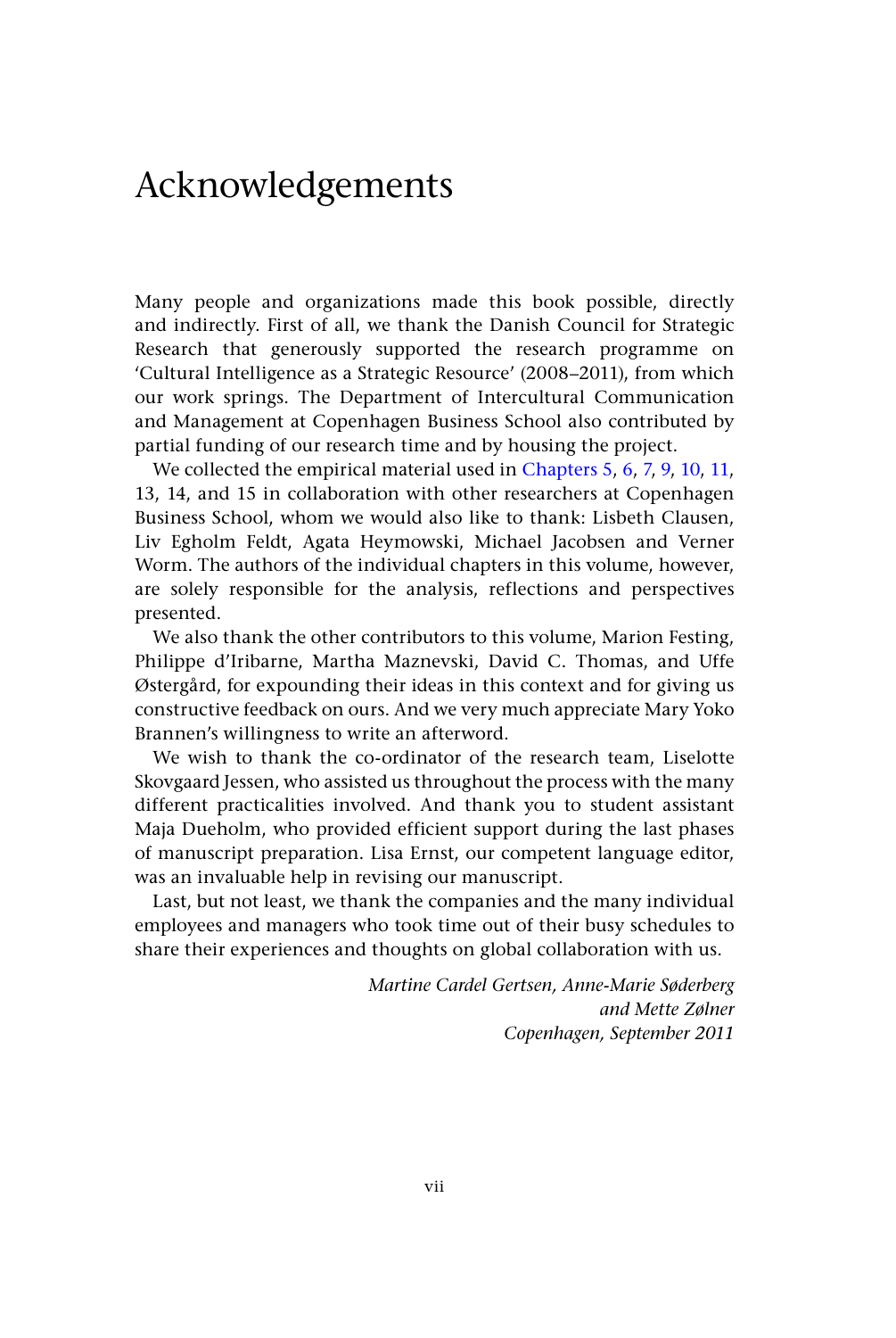## <span id="page-7-0"></span>**Contributors**

**Mary Yoko Brannen** has recently been appointed to the Jarislowsky CAPI East Asia (Japan) Chair at the University of Victoria, BC, Canada, beginning Fall 2012. She is currently Visiting Professor of Strategy and Management at INSEAD, Fontainebleau, France, and Visiting Professor of Research at Stockholm University, Stockholm, Sweden. She received her MBA with emphasis on International Business and PhD in Management with a minor in Anthropology from the University of Massachusetts at Amherst, and a BA in Comparative Literature from the University of California at Berkeley. Her research focuses on ethnographic approaches to understanding the effects of changing cultural contexts on technology transfer, work organization and multinational mergers and acquisitions. Her non-academic interests include dressage, Japanese brush painting and Zen Buddhism.

**Marion Festing** is Professor of Human Resource Management and Intercultural Leadership at ESCP Europe in Berlin and European Associate Dean of Research of this institution. She has gained educational, research and work experience in France, Australia, Tunisia, Taiwan and the United States. She serves as co-editor of the *German Journal of Research in HRM* and is a member of several editorial boards. Her current research and teaching interests are concerned with international human resource management and intercultural management. She has co-authored a number of articles and books, including Peter J. Dowling, Marion Festing, and Allen Engle's *International Human Resource Management: Managing People in a Multinational Context* (5th ed., 2008).

**Martine Cardel Gertsen** has a dual research background and holds a PhD in Business Economics as well as a PhD in Literary History. She has published books and articles on a variety of topics, including intercultural competence and communication, international human resource management, cross-cultural management, mergers and acquisitions, narrative analysis and surrealist poetry. She participated in the interdisciplinary research programme 'Cultural Intelligence as a Strategic Resource' (2008–11) at Copenhagen Business School.

**Philippe d'Iribarne** is Managing Director of Gestion et Société (Management and Society) at CNRS (National Center for Scientific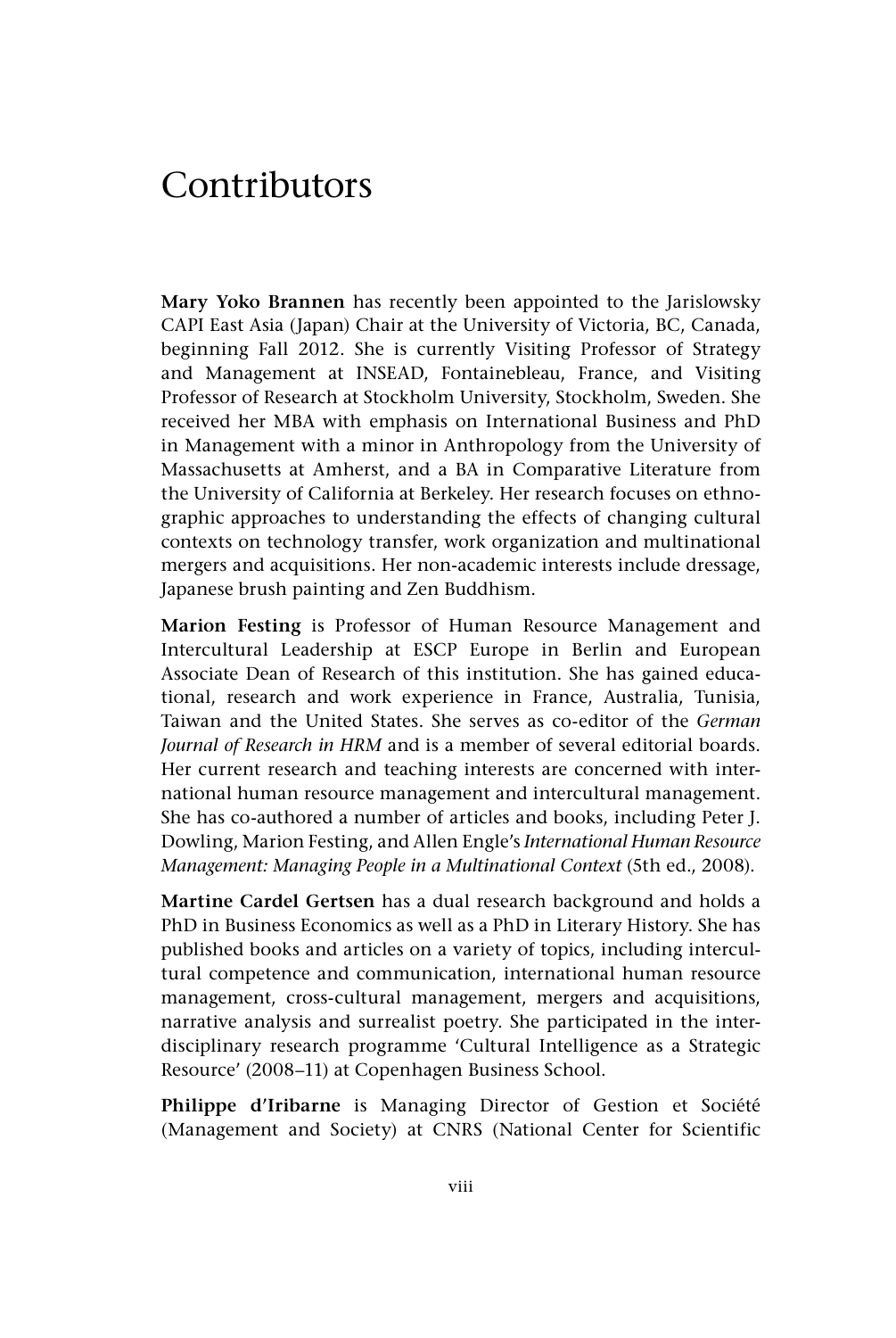Research) in Paris. Gestion et Société is devoted to research training and consultancy in the adaptation of management to national cultures. Philippe d'Iribarne has authored 12 books, including *La Logique de l'honneur* (1989) (translated into German, Dutch, Chinese and Spanish; translation in progress into Arabic), *Cultures et Mondialisation* (1998), *Le Tiers-monde qui réussit* (2003) (published in English as *Successful Companies in the Developing World: Managing in Synergy with Cultures*), *Penser la diversité du monde* (2008) (Arabic translation in progress), *L'épreuve des differences* (2009) (Chinese translation in progress) and *Les immigrés de la République* (2010). He has published more than 100 articles and book chapters. His education includes degrees from Ecole Polytechnique, Ecole des Mines and Institut d'Etudes Politiques. He is Docteur honoris causa of Mons University.

**Martha Maznevski** is Professor of Organizational Behavior and International Management and Director of the MBA Program at IMD in Lausanne, Switzerland. Her teaching and research span a broad range of international organizational behaviour topics, and she has served as a consultant and advisor to public and private organizations in all continents on issues of managing people globally. She has authored and co-authored many books, chapters, and articles on international management. Her current research focuses on the ongoing dynamics of high-performing teams in multinational organizations, and leading people in the complexity of today's globalized business environment.

**Uffe Østergård** is Professor of European and Danish History at the Department for Business and Politics, Copenhagen Business School and the former director of the Danish Center for Holocaust and Genocide Studies and Jean Monnet Professor in European Civilization and Integration, University of Aarhus. He has written extensively on political cultures in the various European states and on Denmark in a comparative context. His main publications are *Europas ansigter* (1992) (The Faces of Europe); *Dansk identitet?* (1993) (Danish Identity?); *Den globala nationalismen* (Global Nationalism) (written with the Swedish scholars Björn Hettne and Sverker Sörlin, 2006); *Europa. Identitet og identitetspolitik* (1998 and 2000) (Europe. Identity and Identity Politics).

**Anne-Marie Søderberg** is Professor of Cross-cultural Communication and Management at Copenhagen Business School. With a research focus on cultures, identity constructions, communication and learning processes, she has created a bridge between her educational background in the humanities and her present position as an international